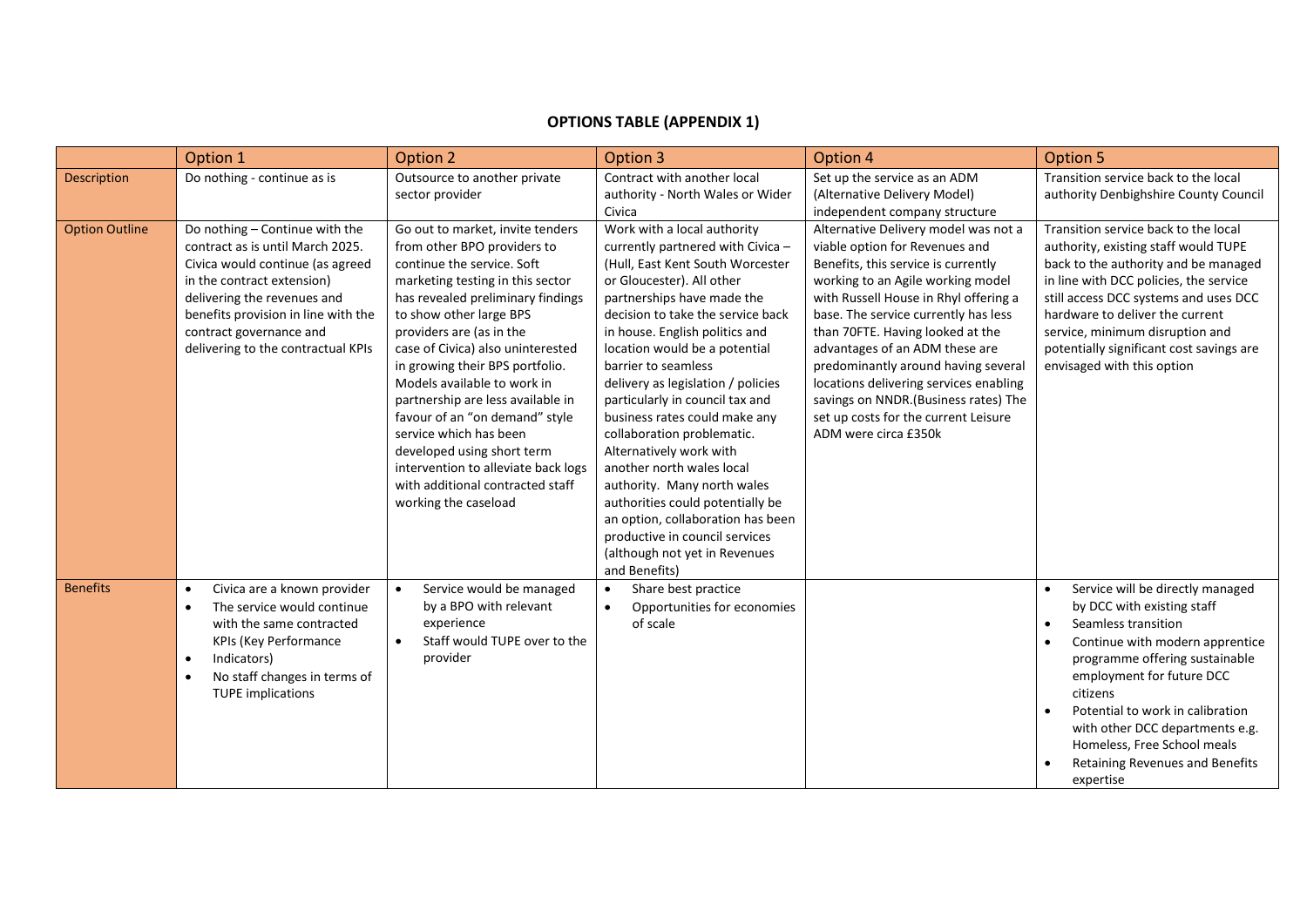|                                | Option 1                                                                                                                                                                                                                                                                                                                                                                                                                                                                                                                         | Option 2                                                                                                                                                                                                                                                                                                                                                                                                                                                                               | Option 3                                                                                                                                                                                                                                                                                                                   | Option 4 | <b>Option 5</b>                                                                                                                                                                                 |
|--------------------------------|----------------------------------------------------------------------------------------------------------------------------------------------------------------------------------------------------------------------------------------------------------------------------------------------------------------------------------------------------------------------------------------------------------------------------------------------------------------------------------------------------------------------------------|----------------------------------------------------------------------------------------------------------------------------------------------------------------------------------------------------------------------------------------------------------------------------------------------------------------------------------------------------------------------------------------------------------------------------------------------------------------------------------------|----------------------------------------------------------------------------------------------------------------------------------------------------------------------------------------------------------------------------------------------------------------------------------------------------------------------------|----------|-------------------------------------------------------------------------------------------------------------------------------------------------------------------------------------------------|
| <b>Disadvantages</b>           | Civica are refocusing<br>$\bullet$<br>priorities.<br>DCC would be the only<br>$\bullet$<br>local authority BPS still<br>operating within Civic<br>Loss of broader expertise -<br>$\bullet$<br>Other BPS contracts are all<br>due to novate back in<br>house from 2022<br>No clear plan for further<br>$\bullet$<br>process redesign or<br>potential future savings<br>Continued contract costs-<br>$\bullet$<br>no reduction for loss of<br>expertise and learnings<br>from other authorities<br>delivering the same<br>services | No potential for cost savings /<br>$\bullet$<br>may be increased costs<br>Extended time line due to the<br>$\bullet$<br>tender process- Civica would<br>need to deliver the current<br>service for the interim<br>No appetite in the market for<br>$\bullet$<br>outsource local government<br>services<br>Research suggests other BPO<br>$\bullet$<br>providers work to an "on<br>demand model" not<br>partnership working<br>Limited opportunity for<br>$\bullet$<br>process redesign | Differences in performance<br>$\bullet$<br>- DCC have more stringent<br><b>KPIs</b><br>Difference in delivery model<br>$\bullet$<br>Current backlogs for many<br>authorities as a result of<br>Covid                                                                                                                       |          | No economies of scale advantages<br>$\bullet$<br>Loss of wider Civica knowledge<br>$\bullet$                                                                                                    |
| Risks /<br><b>Dependencies</b> | Potential service<br>$\bullet$<br>disruption - no advantage<br>of economies of scale<br>No new innovations or<br>$\bullet$<br>appetite for change /<br>streamlining services<br>No appetite from Civica to<br>$\bullet$<br>undertake projects outside<br>the main contract<br>framework EG Free School<br>meals - Covid payments<br>Reputational risk - Failure<br>$\bullet$<br>to hit contractual KPIs                                                                                                                          | Delivery and quality of service<br>$\bullet$<br>Reputational risk<br>$\bullet$<br>Loss of "Partnership model"<br>$\bullet$<br>Increased costs<br>$\bullet$<br>Impact on Welsh language -<br>$\bullet$<br>No private outsource business<br>are currently working in<br>partnership with a Welsh<br>authority as a Revenues and<br>Benefits provider                                                                                                                                     | Delivery and quality of<br>service<br>Reputational risk<br>$\bullet$<br>Loss of management control<br>Welsh Government policies<br>are growing more defined<br>for Wales with ever<br>changing legislation $-$ this<br>may not sit well with an<br>English authority<br>Loss of a Welsh language<br>$\bullet$<br>provision |          | Dip in performance due to change<br>$\bullet$<br>in management practice (Civica /<br>DCC)<br>Staff morale<br>٠<br>Novation of Contracts / suppliers<br>are not in place for transition<br>dates |